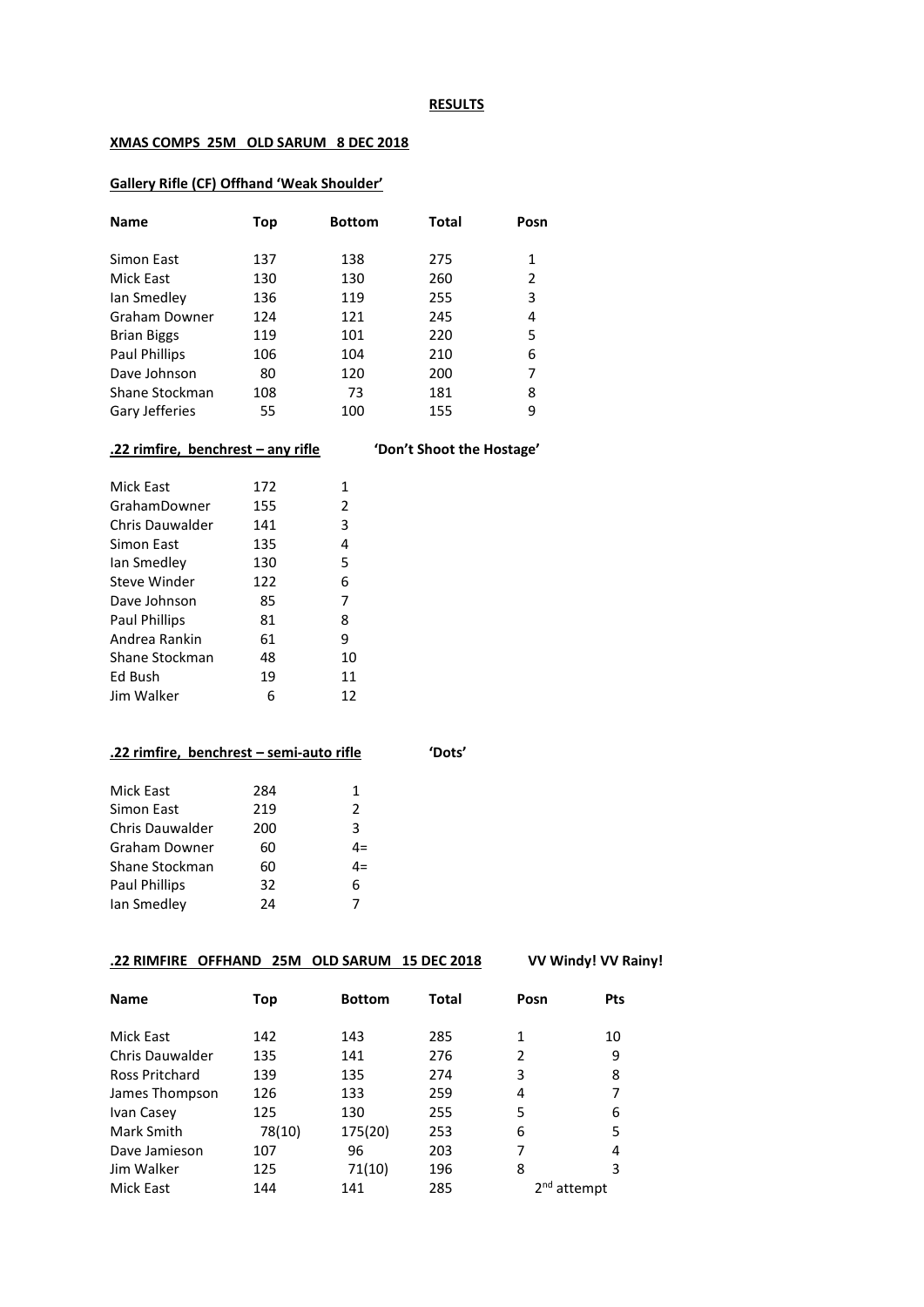# **GALLERY RIFLE (CF) OFFHAND 25M OLD SARUM 23 DEC 2018**

| Name               | <b>Top</b> | <b>Bottom</b> | <b>Total</b> | Posn           | Pts                     | <b>Sights</b> |
|--------------------|------------|---------------|--------------|----------------|-------------------------|---------------|
| Mick East          | 143        | 148           | 291          | 1              | 10                      | Scope         |
| Mick East          | 143        | 143           | 286          | $\mathbf 2$    | $\overline{a}$          | Iron          |
| Simon East         | 139        | 140           | 279          | 3              | 9                       | Scope         |
| Chris Blackler     | 133        | 139           | 272          | 4              | 8                       | Scope         |
| Dave Johnson       | 134        | 135           | 269          | $5=$           | 6.5                     | Iron          |
| Steve Jugg         | 138        | 131           | 269          | $5=$           | 6.5                     | Scope (tiny)  |
| Lloyd Davy         | 127        | 138           | 265          | $\overline{7}$ | 5                       | Iron          |
| James Thompson     | 129        | 132           | 261          | 8              | 4                       | Iron          |
| <b>Steve Monk</b>  | 129        | 128           | 257          | 9              | 3                       | Iron          |
| John Turnham       | 120        | 131           | 251          | 10             | $\overline{2}$          | Iron          |
| <b>Rod Cotton</b>  | 125        | 118           | 243          | 11             | $\mathbf{1}$            | Iron          |
| Mike Boakes        | 123        | 118           | 241          | 12             | $\mathbf{1}$            | Iron          |
| Jim Walker         | 115        | 124           | 239          | 13             | $\mathbf{1}$            | Iron          |
| Chris Dauwalder    | 118        | 120           | 238          | $14 =$         | $\mathbf{1}$            | Iron          |
| Harold Isaac       | 123        | 115           | 238          | $14 =$         | 1                       | Scope         |
| <b>Brian Biggs</b> | 104        | 109           | 213          | 16             | $\mathbf{1}$            | Iron          |
| Alex H/Sam B (G)   | 111        | 93            | 204          | 17             | $\overline{a}$          | Iron          |
| Shane Stockman     | 89         | 112           | 201          | 18             | $\mathbf{1}$            | Iron          |
| Brian Bowen (G)    | 83         | 109           | 192          | 19             | $\overline{a}$          | Iron          |
| Andrea Rankin      | 96         | 60            | 156          | 20             | 1                       | Iron          |
| Mark Smith         | 59         | 93            | 152          | 21             | $\mathbf{1}$            | Iron          |
| <b>Iron Sights</b> |            |               |              |                |                         |               |
| Mick East          | 143        | 143           | 286          | 1              | 10                      |               |
| Dave Johnson       | 134        | 135           | 269          | $\overline{2}$ | 9                       |               |
| Lloyd Davy         | 127        | 138           | 265          | 3              | 8                       |               |
| James Thompson     | 129        | 132           | 261          | 4              | $\overline{7}$          |               |
| <b>Steve Monk</b>  | 129        | 128           | 257          | 5              | 6                       |               |
| John Turnham       | 120        | 131           | 251          | 6              | 5                       |               |
| <b>Rod Cotton</b>  | 125        | 118           | 243          | 7              | $\overline{\mathbf{4}}$ |               |
| Mike Boakes        | 123        | 118           | 241          | 8              | 3                       |               |
| Jim Walker         | 115        | 124           | 239          | 9              | $\overline{2}$          |               |
| Chris Dauwalder    | 118        | 120           | 238          | 10             | $\mathbf{1}$            |               |
| <b>Brian Biggs</b> | 104        | 109           | 213          | 11             | $\mathbf{1}$            |               |
| Alex H/Sam B (G)   | 111        | 93            | 204          | 12             | ---                     |               |
| Shane Stockman     | 89         | 112           | 201          | 13             | 1                       |               |
| Brian Bowen (G)    | 83         | 109           | 192          | 14             | ---                     |               |
| Andrea Rankin      | 96         | 60            | 156          | 15             | $\mathbf{1}$            |               |
| Mark Smith         | 59         | 93            | 152          | 16             | $\mathbf{1}$            |               |

# **.22 RIMFIRE PISTOL 'AMERICA MATCH' OLD SARUM 23 DEC 2018**

| <b>Name</b>        | <b>P1</b> | P <sub>2</sub> | P3 | Total | Posn | <b>Pts</b> |
|--------------------|-----------|----------------|----|-------|------|------------|
| Simon East         | 85        | 80             | 70 | 235   | 1    | 10         |
| Steve Jugg         | 70        | 74             | 72 | 216   | 2    | 9          |
| <b>Rod Cotton</b>  | 58        | 65             | 69 | 192   | 3    | 8          |
| Mick East          | 79        | 29             | 63 | 171   | 4    |            |
| Chris Blackler     | 61        | 42             | 63 | 166   | 5    | 6          |
| Dave Johnson       | 51        | 43             | 45 | 139   | 6    | 5          |
| <b>Brian Biggs</b> | 70        | 24             | 42 | 136   |      | 4          |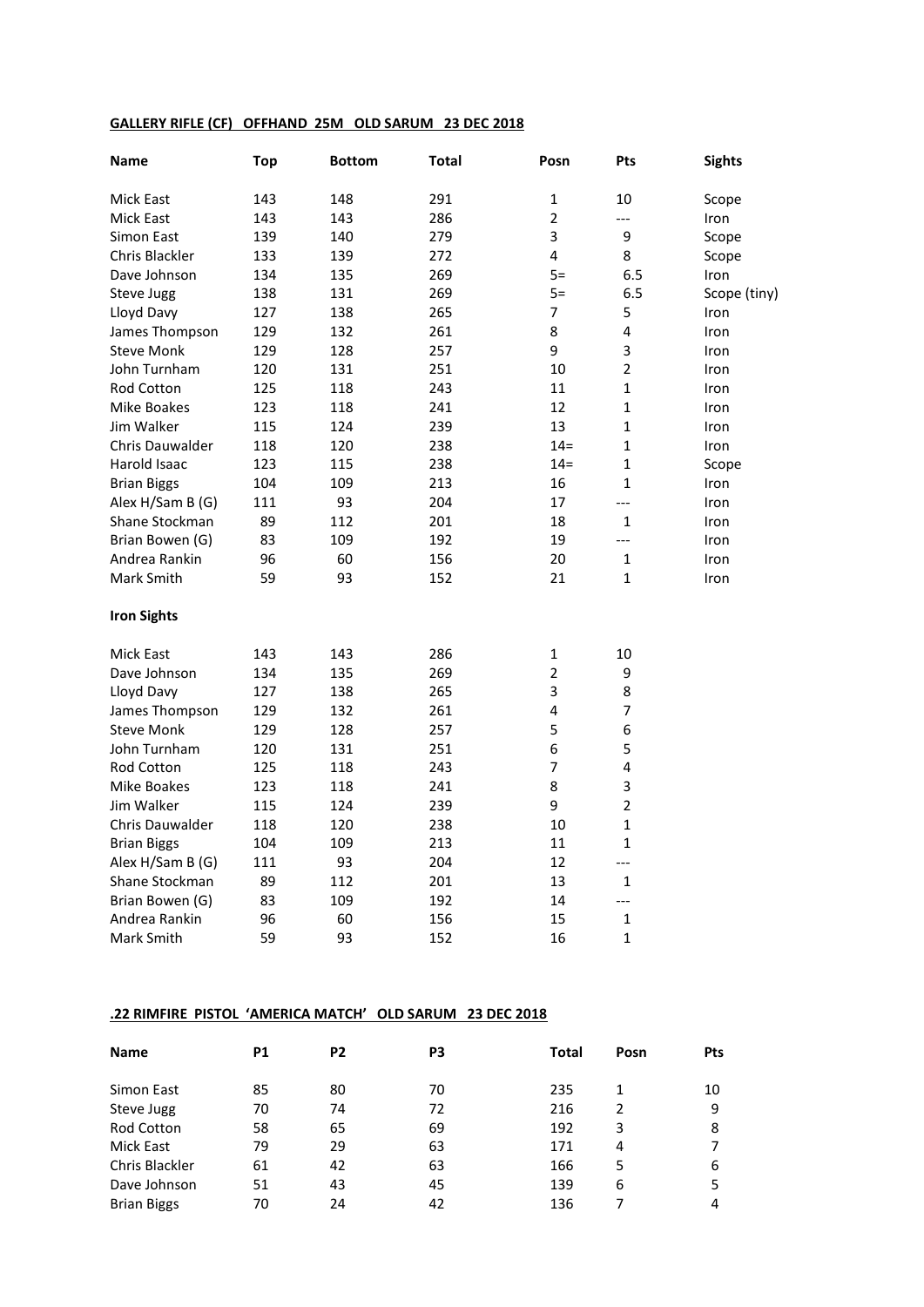# **GALLERY RIFLE (CF) 'AMERICA MATCH' OLD SARUM 23 DEC 2018**

| <b>Name</b>        | Top | <b>Centre</b> | <b>Bottom</b> | <b>Total</b> | Posn  | Pts            | <b>Sights</b> |
|--------------------|-----|---------------|---------------|--------------|-------|----------------|---------------|
| Mick East          | 97  | 90            | 92            | 279          | 1     | 10             | Scope         |
| Simon East         | 97  | 89            | 92            | 278          | 2     | 9              | Scope         |
| <b>Steve Monk</b>  | 85  | 89            | 88            | 262          | 3     | 8              | Iron          |
| Chris Blackler     | 84  | 87            | 90            | 261          | 4     | 7              | Scope         |
| Rod Cotton         | 71  | 86            | 80            | 237          | $5=$  | 5.5            | Iron          |
| James Thompson     | 88  | 78            | 71            | 237          | $5=$  | 5.5            | Iron          |
| Dave Jamieson      | 72  | 74            | 81            | 227          | 7     | 4              | Iron?         |
| Harold Isaac       | 71  | 63            | 81            | 215          | 8     | 3              | Scope         |
| <b>Mike Boakes</b> | 81  | 74            | 57            | 212          | 9     | $\overline{2}$ | Iron          |
| Jim Walker         | 63  | 60            | 57            | 180          | 10    | $\mathbf{1}$   | Iron          |
| <b>Iron Sights</b> |     |               |               |              |       |                |               |
| <b>Steve Monk</b>  | 85  | 89            | 88            | 262          | 1     | 10             |               |
| Rod Cotton         | 71  | 86            | 80            | 237          | $2 =$ | 8.5            |               |
| James Thompson     | 88  | 78            | 71            | 237          | $2 =$ | 8.5            |               |
| Dave Jamieson      | 72  | 74            | 81            | 227          | 4     | 7              |               |
| Mike Boakes        | 81  | 74            | 57            | 212          | 5     | 6              |               |
| Jim Walker         | 63  | 60            | 57            | 180          | 6     | 5              |               |

#### **.22 RIMFIRE BENCHREST GROUPING 25M OLD SARUM 30 DEC 2018 Any Rifle**

| Name                   | Rifle              | Ammo                           | Gp1   | Gp <sub>2</sub> | Gp3   | Gp4   | Agg       | Posn                    | <b>Pts</b> |
|------------------------|--------------------|--------------------------------|-------|-----------------|-------|-------|-----------|-------------------------|------------|
| Mick East              | <b>BSA Int Mk2</b> | SK Rifle Match                 | 0.105 | 0.105           | 0.106 | 0.126 | $0.1105*$ |                         | 10         |
| Ross Pritchard         | Anschutz 54        | RWS Match                      | 0.106 | 0.175           | 0.148 | 0.122 | 0.1378    |                         | 9          |
| <b>Chris Dauwalder</b> |                    | Anschutz 1817 SK Rifle Match   | 0.074 | 0.195           | 0.225 | 0.132 | 0.1565    |                         | 8          |
| Harold Isaac           | <b>BSA Int Mk2</b> | Elev Sport                     | 0.240 | 0.177           | 0.416 | 0.285 | 0.2795    | 4                       |            |
| Mick East              |                    | Anschutz 1390 SK Standard Plus | 0.261 | 0.387           | 0.376 | 0.204 | 0.3070    | 2 <sup>nd</sup> attempt |            |

**\* New Club Record.**

#### **.22 RIMFIRE OFFHAND 25M OLD SARUM 6 JAN 2019**

| <b>Name</b>           | <b>Top</b> | <b>Bottom</b> | Total | Posn         | <b>Pts</b>   |
|-----------------------|------------|---------------|-------|--------------|--------------|
| <b>Matt Mercer</b>    | 146        | 150           | 296   | $\mathbf{1}$ | 10           |
| <b>Steve Mercer</b>   | 146        | 144           | 290   | 2            | 9            |
| Simon East            | 146        | 142           | 288   | 3            | 8            |
| <b>Rod Cotton</b>     | 142        | 145           | 287   | $4=$         | 6.5          |
| Mick East             | 143        | 144           | 287   | $4=$         | 6.5          |
| <b>Brian Biggs</b>    | 140        | 136           | 276   | $6=$         | 4.5          |
| John Turnham          | 140        | 136           | 276   | $6=$         | 4.5          |
| Shane Stockman        | 133        | 142           | 275   | 8            | 3            |
| <b>Ross Pritchard</b> | 135        | 139           | 274   | $9=$         | 1.5          |
| James Thompson        | 139        | 135           | 274   | 9=           | 1.5          |
| Dave Johnson          | 137        | 135           | 272   | 11           | $\mathbf{1}$ |
| Harold Isaac          | 134        | 124           | 258   | 12           | 1            |
| Abbi Warden (Jr)      | 127        | 114           | 241   | 13           | 1            |
| Jim Walker            | 117        | 110           | 227   | 14           | $\mathbf{1}$ |
| <b>Bruce Ellis</b>    | 99         | 83            | 182   | Pistol       |              |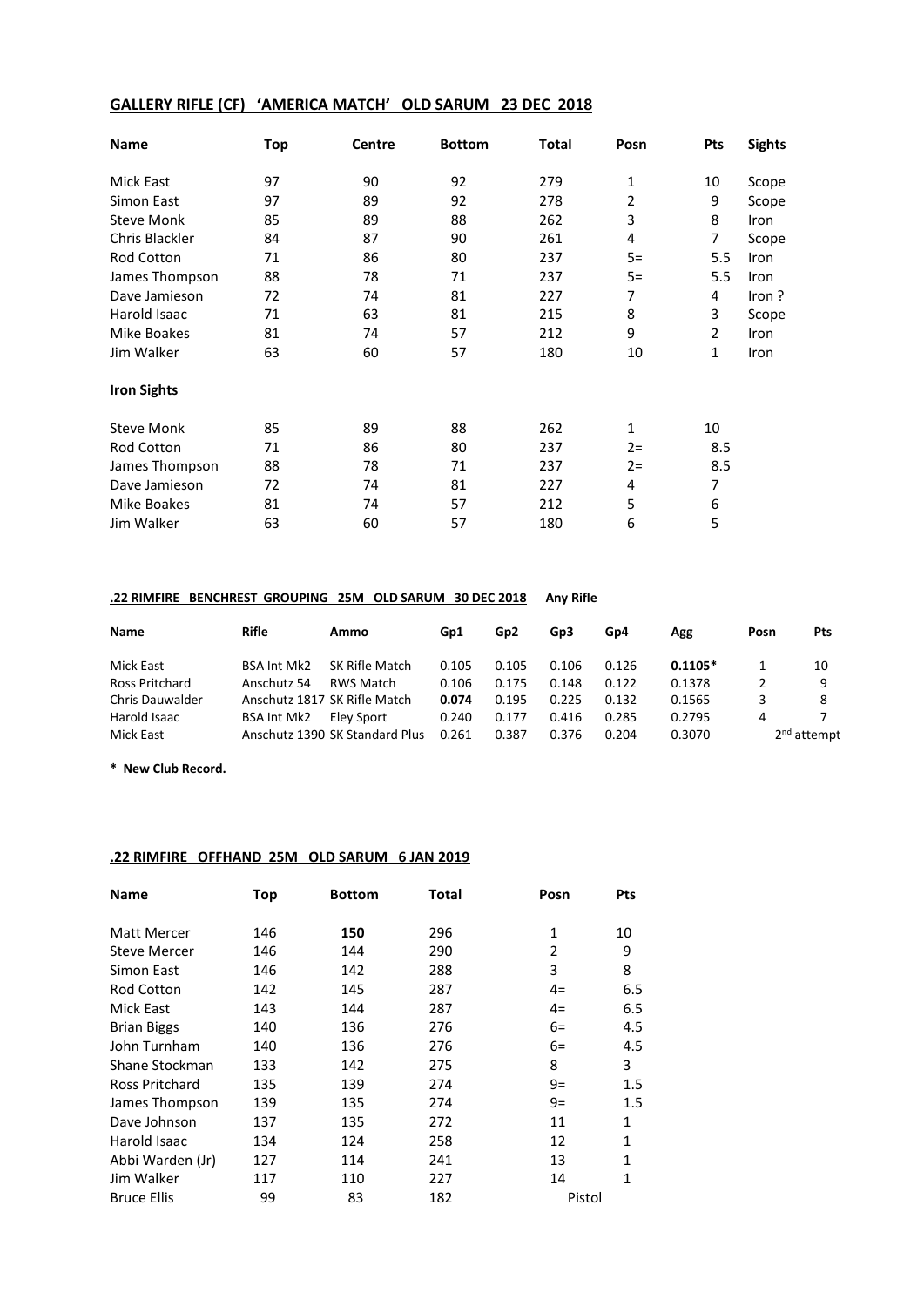#### **.22 RIMFIRE 'TIMED & PRECISION 1' OLD SARUM 6 JAN 2019**

| <b>Name</b>         | <b>P1</b> | P <sub>2</sub> | P3   | <b>Total</b> | Posn                    | Pts            |
|---------------------|-----------|----------------|------|--------------|-------------------------|----------------|
| <b>Matt Mercer</b>  | 118.5     | 119.3          | 60.2 | 297.10       | $\mathbf{1}$            | 10             |
| Ed Warden           | 116.5     | 119.4          | 59.2 | 294.11       | 2                       | 9              |
| <b>Mick East</b>    | 118.6     | 116.2          | 59.1 | 293.8        | 3                       | 8              |
| Simon East          | 119.5     | 110.6          | 60.2 | 289.13       | 4                       | $\overline{7}$ |
| Ross Pritchard      | 118.2     | 112.3          | 57.3 | 287.8        | 5                       | 6              |
| <b>Rod Cotton</b>   | 115.3     | 115.3          | 57.1 | 287.7        | 6                       | 5              |
| Dave Johnson        | 113.2     | 112.1          | 59.2 | 284.5        | 7                       | 4              |
| Shane Stockman      | 115.1     | 110.2          | 55.0 | 280.3        | 8                       | 3              |
| Sam Salter          | 106.0     | 114.2          | 57.1 | 277.3        | 9                       | 2              |
| <b>Brian Biggs</b>  | 110.1     | 108.0          | 59.0 | 277.1        | 10                      | $\mathbf{1}$   |
| Harold Isaac        | 109.2     | 111.2          | 54.2 | 274.6        | 11                      | 1              |
| Simon Burfield (G)  | 113.1     | 106.1          | 55.1 | 274.3        | 12                      |                |
| Ivan Casey          | 112.0     | 110.0          | 48.0 | 270.1        | 13                      | $\mathbf{1}$   |
| Abbi Warden (J)     | 102.0     | 106.1          | 56.1 | 264.2        | 14                      | $\mathbf{1}$   |
| <b>Steve Mercer</b> | 118.6     | 117.1          | 28.0 | 263.7        | 15                      | 1              |
| James Thompson      | 109.2     | 107.0          | 45.0 | 261.2        | 16                      | 1              |
| Jim Walker          | 93.2      | 109.1          | 54.0 | 256.3        | 17                      | $\mathbf{1}$   |
| Ed Warden           | 107.0     | 105.1          | 57.0 | 269.1        | Pistol<br>1             |                |
| <b>Bruce Ellis</b>  | 104.1     | 93.1           | 55.1 | 252.3        | Pistol<br>$\mathcal{P}$ |                |
| Dave Johnson        | 90.1      | 99.2           | 50.0 | 239.3        | Pistol<br>3             |                |

#### **.22 RIMFIRE BENCHREST GROUPING 25M OLD SARUM 6 JAN 2019 Any Rifle**

| Name               | <b>Rifle</b>       | Ammo             | Gp1   | Gp <sub>2</sub> | Gp3   | Gp4   | Agg    | Posn | Pts |
|--------------------|--------------------|------------------|-------|-----------------|-------|-------|--------|------|-----|
| Mick East          | <b>BSA Int Mk2</b> | SK Rifle Match   | 0.103 | 0.195           | 0.074 | 0.130 | 0.1255 |      | 10  |
| Ross Pritchard     | Anschutz 54        | <b>RWS Match</b> | 0.169 | 0.205           | 0.050 | 0.147 | 0.1429 | 2    | 9   |
| <b>Bruce Ellis</b> | Anschutz 54        | Eley Sport       | 0.186 | 0.444           | 0.172 | 0.165 | 0.2418 | 3    | -8  |
| Simon East         | <b>BSA Int Mk2</b> | SK Match Gold    | 0.242 | 0.310           | 0.257 | 0.175 | 0.2460 | 4    | 7   |
| Harold Isaac       | Ruger 10/22        | Blazer           | 0.644 | 0.810           | 0.692 | 0.650 | 0.6990 | 5    | 6   |
| Nancy Sheering     | Anschutz 54        | Mixed Elev       | 0.568 | 0.379           | 3.001 | 0.405 | 1.0883 | 6    | 5   |
| Jim Walker         | Ruger 10/22        | Blazer           | 2.929 | 1.158           | 2.113 | 1.000 | 1.8000 |      | 4   |

# **GALLERY RIFLE (CF) OFFHAND 25M OLD SARUM 13 JAN 2019**

| Name                   | Top | <b>Bottom</b> | <b>Total</b> | Posn  | Pts | <b>Sights</b> |
|------------------------|-----|---------------|--------------|-------|-----|---------------|
| Mick East              | 145 | 142           | 287          | $1=$  | 9.5 | Scope         |
| <b>Steve Mercer</b>    | 140 | 147           | 287          | $1 =$ | 9.5 | Scope         |
| lan Smedley            | 141 | 137           | 278          | 3     | 8   | Scope         |
| <b>Mick East</b>       | 135 | 141           | 276          | $4=$  | --- | Iron          |
| Matt Mercer            | 136 | 140           | 276          | $4=$  | 7   | Scope         |
| Ed Warden              | 133 | 139           | 272          | 6     | 6   | Iron          |
| <b>Rod Cotton</b>      | 133 | 138           | 271          | 7     | 5   | Iron          |
| Steve Jugg             | 135 | 134           | 269          | 8     | 4   | Scope         |
| Steve Telfer           | 133 | 131           | 264          | 9=    | 2.5 | Iron          |
| John Turnham           | 133 | 131           | 264          | $9=$  | 2.5 | Iron          |
| Chris Blackler         | 137 | 126           | 263          | 11    | 1   | Iron          |
| <b>Chris Dauwalder</b> | 131 | 131           | 262          | 12    | 1   | Iron          |
| Dave Johnson           | 122 | 134           | 256          | 13    | 1   | Iron          |
| <b>Brian Biggs</b>     | 131 | 124           | 255          | 14    | 1   | Iron          |
| Harry B-Jones          | 124 | 129           | 253          | 15    | 1   | Iron          |
| Jim Walker             | 128 | 124           | 252          | 16    | 1   | Iron          |
| Harold Isaac           | 115 | 128           | 242          | 17    | 1   | Scope         |
| Ross Pritchard         | 121 | 120           | 241          | 18    | 1   | Scope         |
| <b>Mike Boakes</b>     | 117 | 112           | 229          | 19    | 1   | Iron          |
| Abbi Warden (J)        | 101 | 91            | 192          | 20    | --- | .22 rimfire   |
| Andrea Rankin          | 75  | 103           | 178          | 21    | 1   | Iron          |